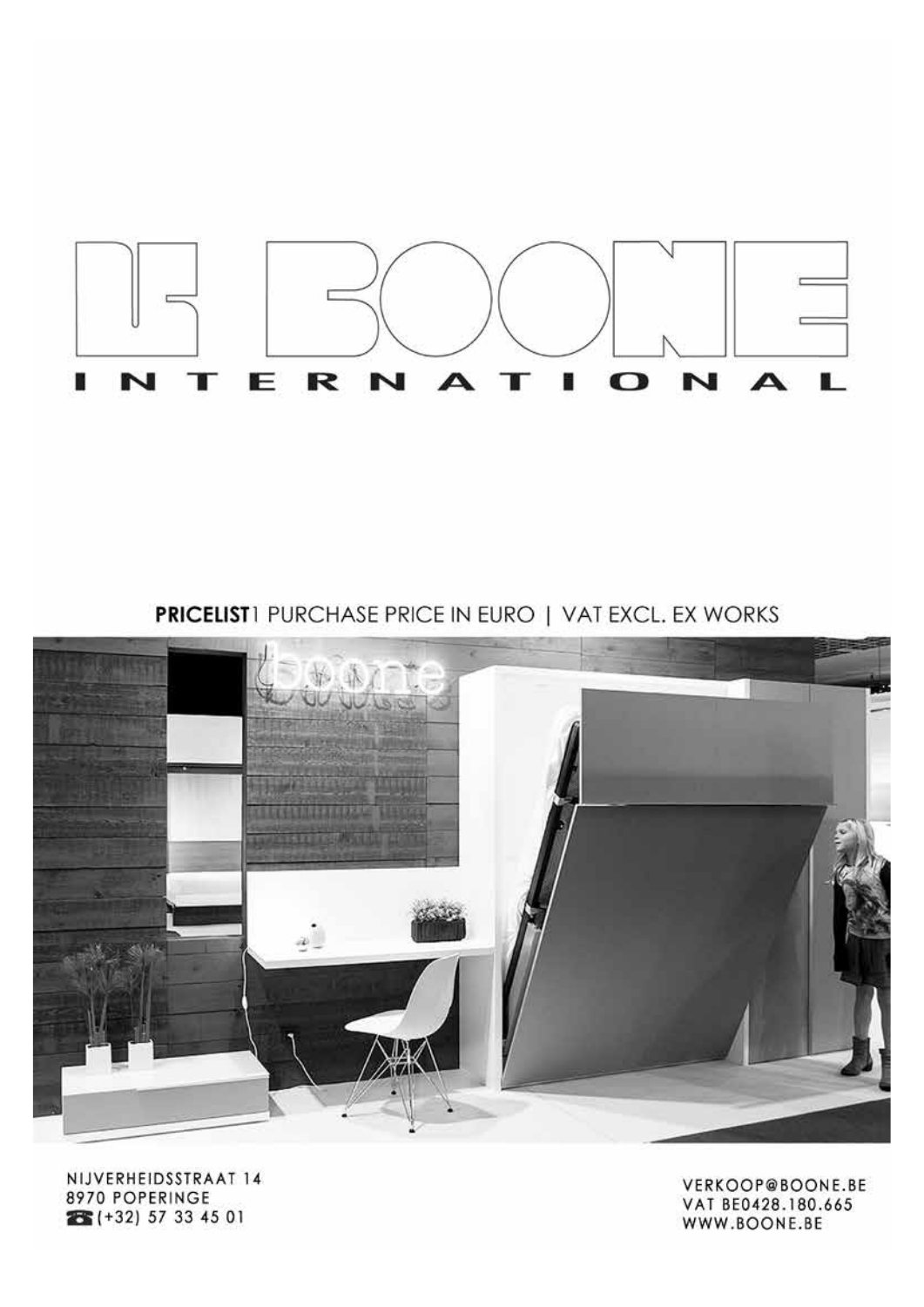



Matras tot 24 cm ! Matelas jusqu'à 24 cm ! Mattress up to 24 cm ! Matratze bis 24 cm !

\* Wij raden aan een element te plaatsen

naast het opklapbed om de ontvanger weg te werken \* Nous conseillons de mettre un élément à côté du lit

pour cacher le récepteur<br>\* We recommend to put an element next to the bed to hide the receiver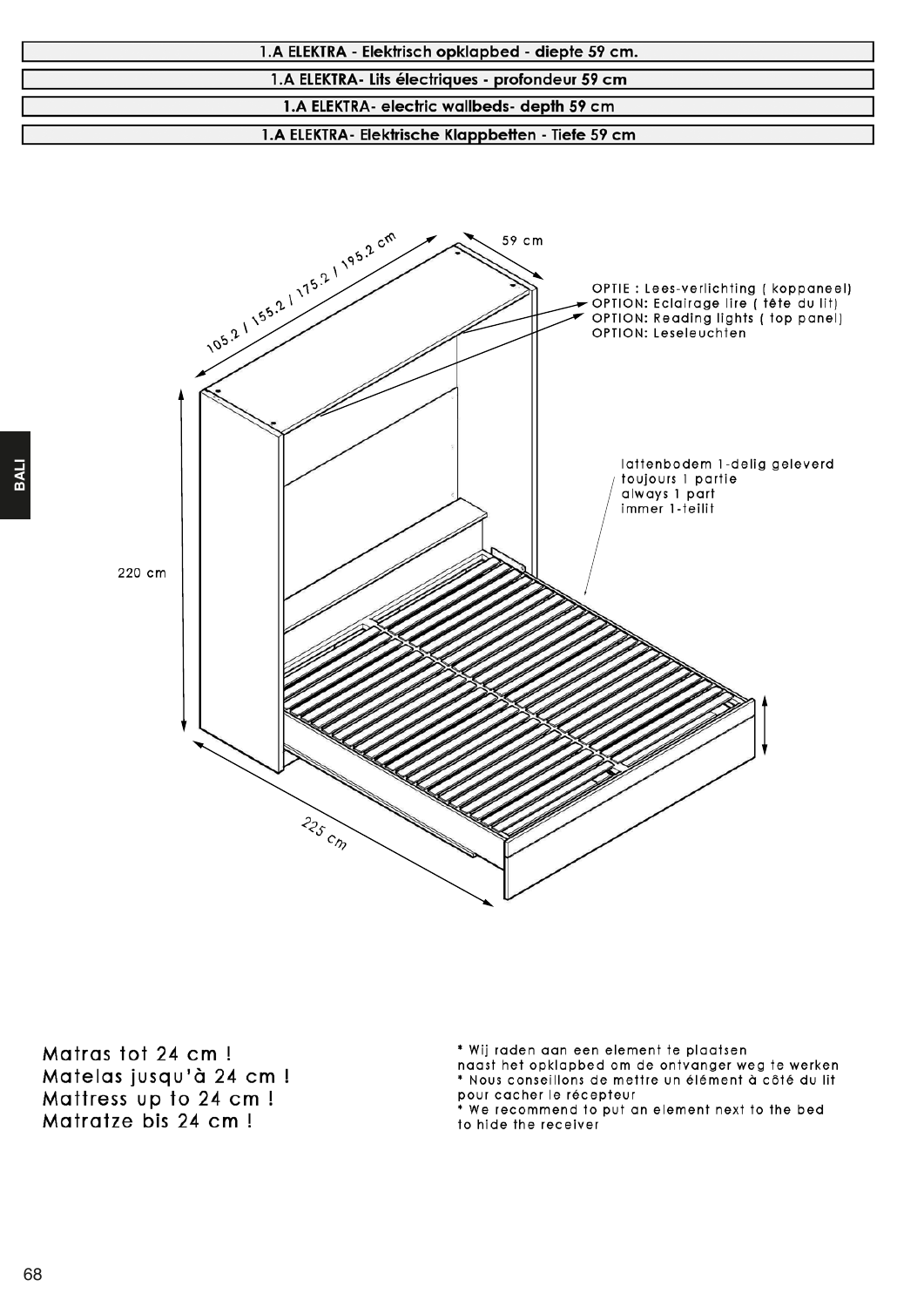|               |                         |                        |                        |        | 1.1 Single electric wallbed - (interior size: 90x200cm) - DEPTH 59 CM |  |
|---------------|-------------------------|------------------------|------------------------|--------|-----------------------------------------------------------------------|--|
|               |                         |                        | <b>BED</b>             | REF.   | <b>MATTRESS</b>                                                       |  |
|               |                         | REF.                   |                        | 04FIF  | Fifty; Megapur, colf foam HR60 (flexible) 90 x200 x24cm               |  |
|               | Sepia + sand oak        | 7904B                  |                        | 04FIF+ | Fifty; Megapur, colf foam HR55 (hard) 90 x200 x24cm                   |  |
|               | White + white lacquered | 7804B                  |                        | 04MAS  | Masarat, Megapur,cold foam HR60 (flexible)90x200x22cm                 |  |
|               |                         |                        |                        | 04MAS+ | Masarat, Megapur,cold foam HR55 (hard)90x200x22cm                     |  |
|               |                         |                        |                        | 04AMB  | Ambiance, Pocket springs, HR60 (flexible) 90x200x21cm                 |  |
|               |                         |                        |                        | 04AMB+ | Ambiance, Pocket springs, HR55 (hard) 90x200x21cm                     |  |
|               |                         |                        |                        |        |                                                                       |  |
| REF.          |                         |                        | <b>OPTION LIGHTING</b> |        | LACQUER:                                                              |  |
| 1076N         |                         | reading lights, 1 LED  |                        |        | <b>HIGH GLOSS:</b>                                                    |  |
|               |                         |                        |                        |        |                                                                       |  |
|               |                         |                        |                        |        | 1.2 Double electric wallbed - (interior size:140x200cm) - DEPTH 59 CM |  |
|               |                         |                        | <b>BED</b>             | REF.   | <b>MATTRESS</b>                                                       |  |
|               |                         | REF.                   |                        | 05FIF  | Fifty; Megapur, colf foam HR60 (flexible) 140 x200 x24cm              |  |
|               | Sepia + sand oak        | 7905B                  |                        | 05FIF+ | Fifty; Megapur, colf foam HR55 (hard) 140 x200 x24cm                  |  |
|               | White + white lacquered | 7805B                  |                        | 05MAS  | Masarat, Megapur,cold foam HR60 (flexible) 140x200x22cm               |  |
|               |                         |                        |                        | 05MAS+ | Masarat, Megapur,cold foam HR55 (hard) 140x200x22cm                   |  |
|               |                         |                        |                        | 05AMB  | Ambiance, Pocket springs, HR60 (flexible) 140x200x21cm                |  |
|               |                         |                        |                        | 05AMB+ | Ambiance, Pocket springs, HR55 (hard) 140x200x21cm                    |  |
|               |                         |                        |                        |        |                                                                       |  |
| REF.          |                         |                        | <b>OPTION LIGHTING</b> |        | LACQUER:                                                              |  |
| 1077N         |                         | reading lights, 2 LEDs |                        |        | <b>HIGH GLOSS:</b>                                                    |  |
|               |                         |                        |                        |        | 1.3 Double electric wallbed- (interior size: 160x200cm)- DEPTH 59 CM  |  |
|               |                         |                        | <b>BED</b>             | REF.   | <b>MATTRESS</b>                                                       |  |
|               |                         | REF.                   |                        | 07FIF  | Fifty; Megapur, colf foam HR60 (flexible) 160 x200 x24cm              |  |
|               |                         |                        |                        | 07FIF+ |                                                                       |  |
|               |                         |                        |                        |        |                                                                       |  |
|               | Sepia + sand oak        | 7907B                  |                        |        | Fifty; Megapur, colf foam HR55 (hard) 160 x200 x24cm                  |  |
|               | White + white lacquered | 7807B                  |                        | 07MAS  | Masarat, Megapur,cold foam HR60 (flexible)160x200x22cm                |  |
|               |                         |                        |                        | 07MAS+ | Masarat, Megapur,cold foam HR55 (hard) 160x200x22cm                   |  |
|               |                         |                        |                        | 07AMB  | Ambiance, Pocket springs, HR60 (flexible) 160x200x21cm                |  |
|               |                         |                        |                        | 07AMB+ | Ambiance, Pocket springs, HR55 (hard) 160x200x21cm                    |  |
|               |                         |                        |                        |        |                                                                       |  |
| REF.<br>1077N |                         |                        | <b>OPTION LIGHTING</b> |        | LACQUER:<br><b>HIGH GLOSS:</b>                                        |  |
|               |                         | reading lights, 2 LEDs |                        |        |                                                                       |  |
|               |                         |                        |                        |        | 1.4 Double electric wallbed- (interior size:180x200cm)- DEPTH 59 CM   |  |
|               |                         |                        | <b>BED</b>             | REF.   | <b>MATTRESS</b>                                                       |  |
|               |                         | REF.                   |                        | 08FIF  | Fifty; Megapur, colf foam HR60 (flexible) 180 x200 x24cm              |  |
|               | Sepia + sand oak        | 7908B                  |                        | 08FIF+ | Fifty; Megapur, colf foam HR55 (hard) 180 x200 x24cm                  |  |
|               | White + white lacquered | 7808B                  |                        | 08MAS  | Masarat, Megapur,cold foam HR60 (flexible) 180x200x22cm               |  |
|               |                         |                        |                        | 08MAS+ | Masarat, Megapur,cold foam HR55 (hard) 180x200x22cm                   |  |
|               |                         |                        |                        | 08AMB  | Ambiance, Pocket springs, HR60 (flexible) 180x200x21cm                |  |
|               |                         |                        |                        | 08AMB+ | Ambiance,Pocket springs, HR55 (hard) 180x200x21cm                     |  |
|               |                         |                        |                        |        |                                                                       |  |
| REF.<br>1077N |                         | reading lights, 2 LEDs | <b>OPTION LIGHTING</b> |        | LACQUER:<br><b>HIGH GLOSS:</b>                                        |  |

69

**BALI**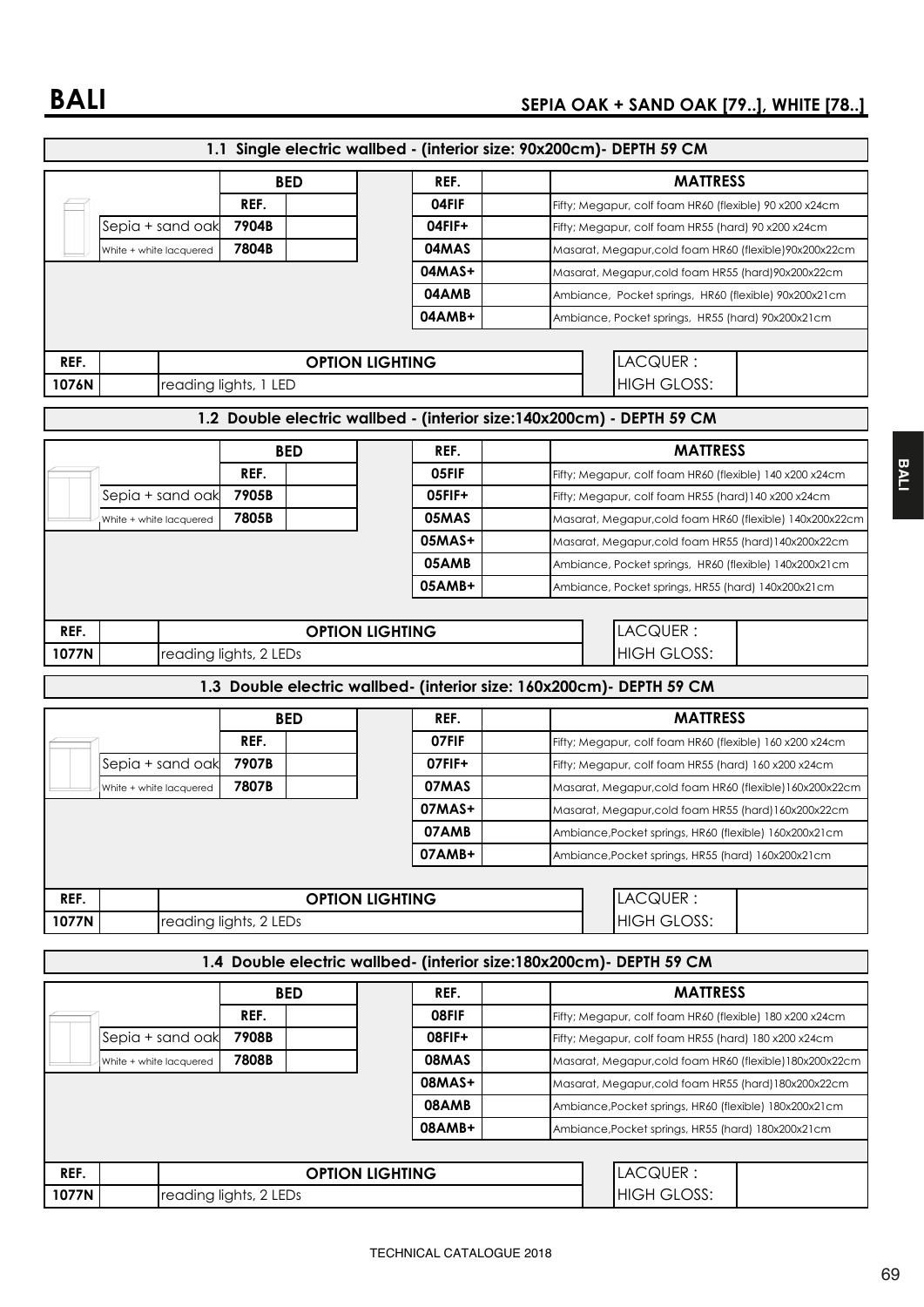

2.A. Hangkasten / Garderobes / Wardrobes/ Kleiderschrank



2.B. Legkasten / Lingères / Cupboards/ Schrank mit Einlegeböden

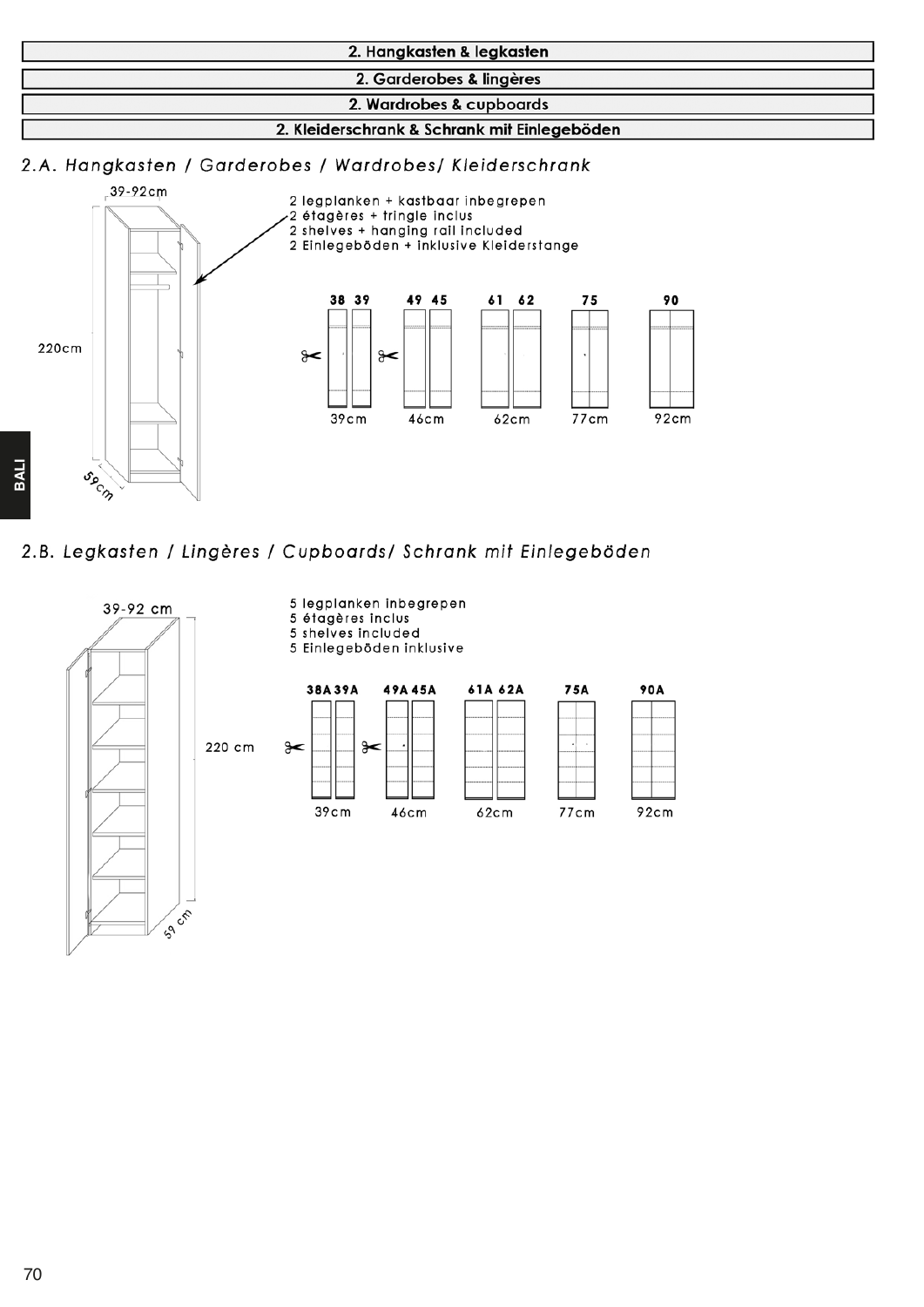#### **99cm (left)** REF. Sepia + sand oak **9938**<br>sand oak **9938** L  $\approx$ white 7838 lacquere d **1992 REF.** Sepia +<br>sand oak Sepia + **1939** Sepia + Sepia + Sepia + Sepia + Sepia + Sepia + Sepia + Sepia + Sepia + Sepia + Sepia + Sepia + Sepia + Sepia + Sepia + Sepia + Sepia + Sepia + Sepia + Sepia + Sepia + Sepia + Sepia + Sepia + Sepia + Sepia  $\mathbf{a}$ white 7838 lacquere d

| 77cm              | REF. |  | 92cm |  | REF.                |      |
|-------------------|------|--|------|--|---------------------|------|
| Sepia +           | 7975 |  |      |  | Sepia +<br>sand oak | 7990 |
| white<br>lacquere | 7875 |  |      |  | white<br>lacquered  | 7890 |

### 2.A. Wardrobes (Depth 59cm)

| 46cm (left) |                     | REF. |  |                          | 62cm (left)        |
|-------------|---------------------|------|--|--------------------------|--------------------|
| .           | Sepia +<br>sand oak | 7949 |  |                          | Sepia +<br>sand oa |
| .           | white<br>lacquered  | 7849 |  |                          | white<br>lacquere  |
| $\cdots$    | .                   |      |  | $\overline{\phantom{a}}$ | .                  |

| 46cm (right) |                     | KEF. |  |                       | 62cm (right)       |
|--------------|---------------------|------|--|-----------------------|--------------------|
|              | Sepia +<br>sand oak | 7945 |  | <b>Longitude</b><br>- | Sepia -<br>sand oc |
|              | white<br>lacquered  | 7845 |  |                       | white<br>lacquere  |

| 92cm |                     | REF. |  |
|------|---------------------|------|--|
|      | Sepia +<br>sand oak | 7990 |  |
|      | white<br>lacquered  | 7890 |  |

| 62cm (left)         | REF. |  |
|---------------------|------|--|
| Sepia +<br>sand oak | 7961 |  |
| white<br>lacquered  | 7861 |  |

|          | 62cm (right)        | REF. |  |
|----------|---------------------|------|--|
| $-11111$ | Sepia +<br>sand oak | 7962 |  |
|          | white<br>lacquered  | 7862 |  |

### 2.B. Cupboards (Depth 59cm)

|      | 39cm (left)            | REF.  |  |    | 46cm (left)        |
|------|------------------------|-------|--|----|--------------------|
| $-1$ | Sepia +<br>sand oak    | 7938A |  |    | Sepia +<br>sand oa |
| ⊁<   | white<br>lacquere<br>d | 7838A |  | ⊱⊱ | white<br>lacquere  |
|      |                        |       |  |    |                    |
|      |                        |       |  |    |                    |
|      | 39cm (right)           | REF.  |  |    | 46cm (right)       |
| ⊁    | $Sepi0 +$<br>sand oak  | 7939A |  |    | Sepia +<br>sand oa |

|  | 77cm                | REF.  |  |  | 92cm                | REF. |
|--|---------------------|-------|--|--|---------------------|------|
|  | Sepia +<br>sand oak | 7975A |  |  | Sepia +<br>sand oak | 7990 |
|  | white<br>lacquere   | 7875A |  |  | white<br>lacquered  | 7890 |

| $\approx$ CUT TO SIZE   |  |
|-------------------------|--|
| supplement:             |  |
| deduct a minimum of 4cm |  |
| from the standard size  |  |

|   | 39cm (left)         | REF.  |  | 46cm (left) |                     | REF.  |  |                  | 62cm (left)         |      |
|---|---------------------|-------|--|-------------|---------------------|-------|--|------------------|---------------------|------|
|   | Sepia +<br>sand oak | 7938A |  | .           | Sepia +<br>sand oak | 7949A |  | ------<br>------ | Sepia +<br>sand oak | 7961 |
| ⊱ | white<br>lacauere   | 7838A |  | .           | white<br>lacauered  | 7849A |  | --------         | white<br>lacquered  | 7861 |

| 39cm (right)<br>REF. |                     | 46cm (right) |  |       | REF. |                     |       | 62cm (right) | REF. |              |                     |      |
|----------------------|---------------------|--------------|--|-------|------|---------------------|-------|--------------|------|--------------|---------------------|------|
| ⊱                    | Sepia +<br>sand oak | 7939A        |  |       |      | Sepia +<br>sand oak | 7945A |              |      | -------<br>- | Sepia +<br>sand oak | 7962 |
| .<br>ī               | white<br>lacquere   | 7838A        |  | -<br> | ⊱    | white<br>lacauered  | 7845A |              |      |              | white<br>lacauered  | 7862 |

| 92cm                | REF.  |  |
|---------------------|-------|--|
| Sepia +<br>sand oak | 7990A |  |
| white<br>lacquered  | 7890A |  |

| $\approx$ CUT TO SIZE   | <b>MATCH / HIGH GLOSS</b>      | <b>OPTIONS</b>            |
|-------------------------|--------------------------------|---------------------------|
| supplement:             | see heading MATCH / HIGH GLOSS | extra shelf, rail,        |
| deduct a minimum of 4cm | 39-46cm - lacquer              | build-in set, drawer bloc |
| from the standard size  | 62-92cm - lacquer              | SEE HEADING OPTIONS       |
|                         | 39-46cm - high gloss           |                           |
|                         | 62-92cm - high gloss           |                           |

| 62cm (left) |                     | REF.  |  |
|-------------|---------------------|-------|--|
|             | Sepia +<br>sand oak | 7961A |  |
|             | white<br>lacquered  | 7861A |  |

|        | 62cm (right)        | REF.  |  |
|--------|---------------------|-------|--|
| ------ | Sepia +<br>sand oak | 7962A |  |
|        | white<br>lacquered  | 7862A |  |

| <b>OPTIONS</b>            |
|---------------------------|
| extra shelf, rail         |
| build-in set, drawer bloc |
| SEE HEADING OPTIONS       |
|                           |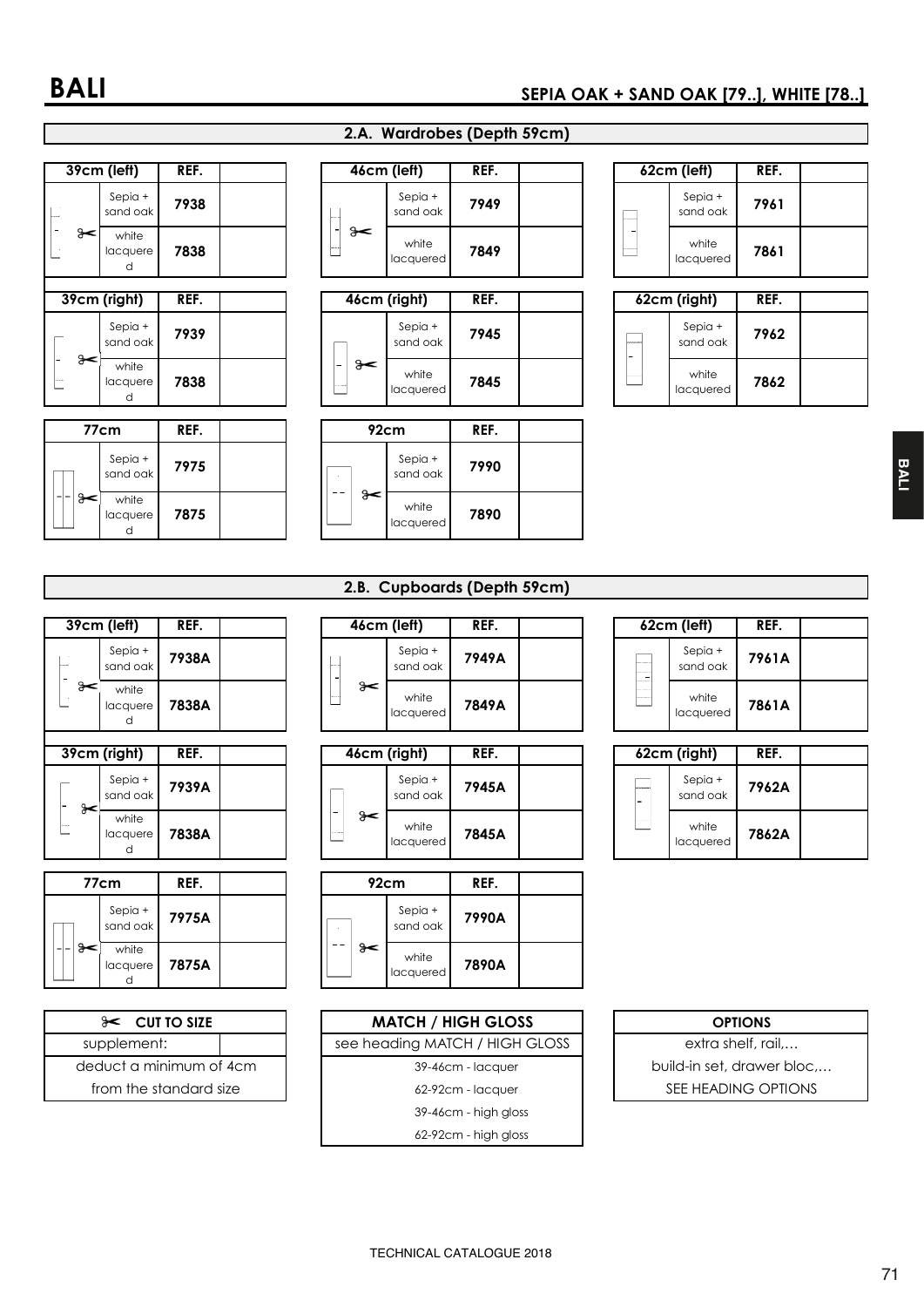| 2 Bibliotheken, uittrektafel en strijkplank                      |
|------------------------------------------------------------------|
| 2. Bibliothèques, table console extensible et planche à repasser |
| 2. Libary units, extensible table and ironing board              |
| 2. Bücherregalen, ausziehbare Tisch und Bügelbrett               |

2.E. Bibliotheken / Bibliothèques/ library units / Bücherregalen



220 cm

# 2.E. Uittrektafel / table console extensible/ extensible table/ ausziehbare Tisch